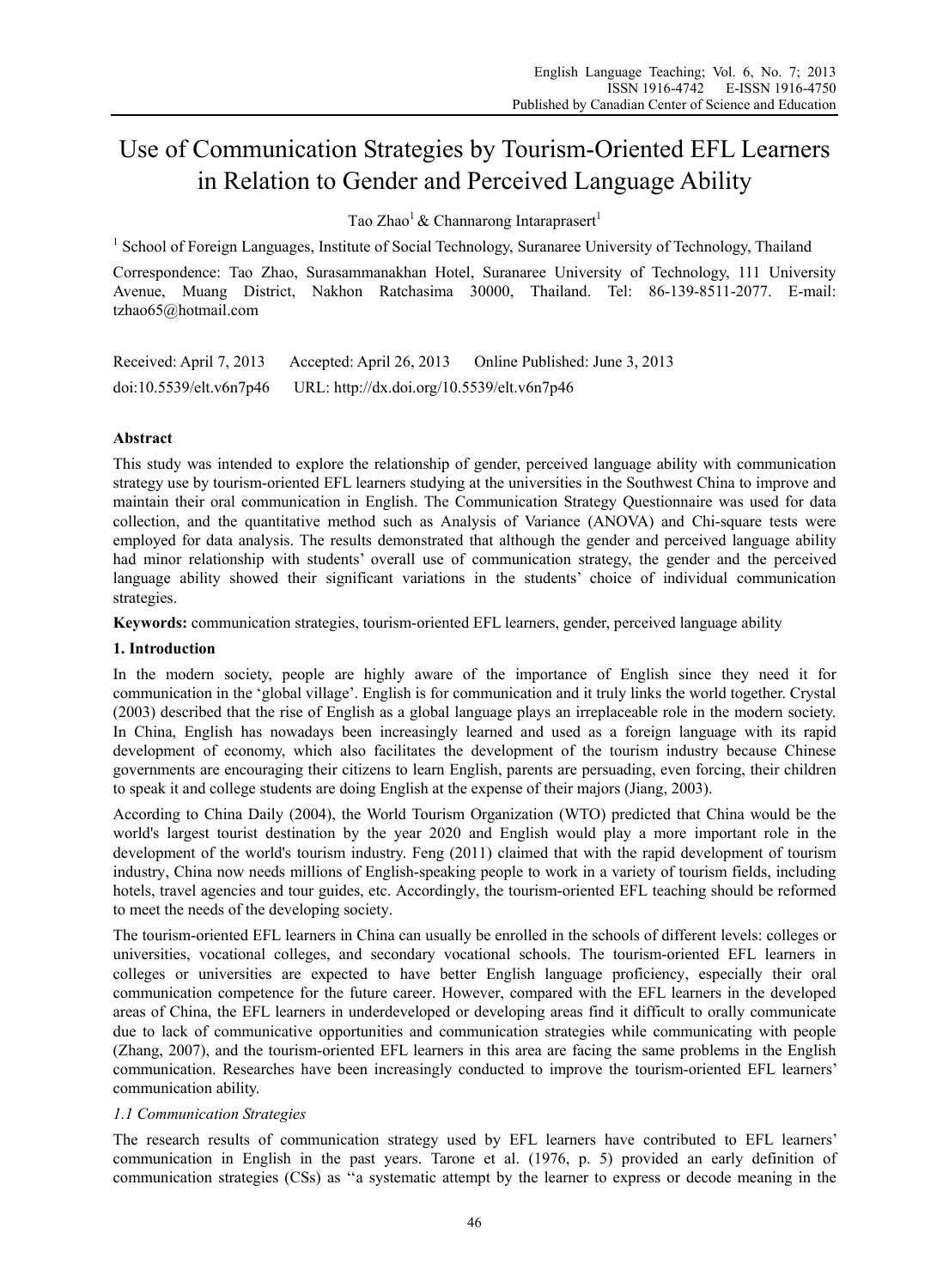target language, in situations where the appropriate systematic target language rules have not been formed''. Furthermore, Tarone (1983, p. 419) defined communication strategies as "mutual attempt[s] of two interlocutors to agree on a meaning in situations where requisite meaning structures do not seem to be shared''. As these strategies reflect learners' attempts to make themselves understood to their interlocutors, they are considered interactional in nature. Moreover, Tarone (1983, p. 65) offered the following necessary criteria for communication strategies, in which she explicitly distinguished production strategies from learning strategies: 1) A speaker desires to communicate meaning to a listener; 2) The speaker believes the linguistic or sociolinguistic structure desired to communicate meaning and the structure is unavailable or is not shared with the listener; 3) The speaker chooses to: a) avoid – not attempt to communicate meaning; or b) attempt alternate means to communicate meaning. The speaker stops trying alternatives when it seems clear to the speaker that there is shared meaning. It was accepted that communication strategies are alternate means to express a concept or an intention, the correct way of saying which does not exist in learners' interlanguage system. The three criteria are needed to be fulfilled for a strategy to be called communication strategy.

Terrel (1977, p. 334) asserted that "communication strategies are crucial at the beginning stages of second language learning". Similarly, Bialystok (1990, p. 116) viewed that "communication strategies are an undeniable event of language use, their existence is a reliable documented aspect of communication and their role in second language communication seems particularly salient". Furthermore, Larsen-Freeman and Long (1991) pointed out that all communication strategies are helpful for language acquisition because they enable learners to keep the conversation going and thereby provide more opportunities for input. Similarly, O'Malley and Chamot (1990, p. 43) insisted that communication strategies are particularly important "in negotiating meaning where either linguistic structures or sociolinguistic rules are not shared between a second-language learner and a speaker of the target language". They also stated that communication strategies are used to promote communication. That is, communication strategies are employed not only to repair oral communication problems but also to improve the effectiveness of communication.

Dörnyei (1995) brought up an important and interesting point in his study on the teachability of CSs and even further suggested that "some people can communicate effectively in an L2 with only 100 words. The importance of CSs has been recognized and attracted many researchers' interests. A great number of research works on communication strategies have been conducted. The first group has mainly focused on the nature of communication strategies, namely, the definitions, identifications and classifications (e.g. Bui and Intaraprasert, 2012; Bialystok, 1983 and 1990; Mariani, 2010; Nakatani, 2006; Somsai and Intaraprasert, 2011; Tarone, 1977). Secondly, there are empirical studies which have investigated the use of communication strategies in relation to different factors, such as communicative tasks, learners' general language proficiency and types of programs (e.g. Liskin-Gasparro, 1996; Paramasivam, 2009; Wannaruk, 2003).

However, although the role of communication strategies in developing learners' communication competence is important, very few studies have been conducted with Chinese students. To the best knowledge of the researcher, no research has ever investigated on communication strategy use by tourism-oriented EFL learners in relation to the gender and perceived language ability in China. Thus, this present investigation aimed to fill this gap. The two variables of student's gender and perceived language ability are hypothesized to have impact on use of communication strategies among tourism-oriented EFL learners in China.

# *1.2 Research Objectives and Questions*

The present study was conducted with exploratory purposes. It aimed at:

- Investigating whether the choices of communication strategy use vary significantly by the students' gender and perceived language ability

- Examining the patterns of a significant variation in the frequency of the students' reported communication strategy use at different aspects of the overall, categorized and individual CSs use with reference to the gender and perceived language ability

The research questions for the present study were: 1) What is the overall frequency of each type of communication strategies employed by Chinese tourism-oriented EFL learners in relation to gender and perceived language ability? 2) Does the employment of strategies for coping with oral communication problems vary significantly according to the gender of students and their perceived language ability? If it does, what are they?

#### **2. Research Methodology**

The five aspects related to the research methodology in the following were presented to make the research clear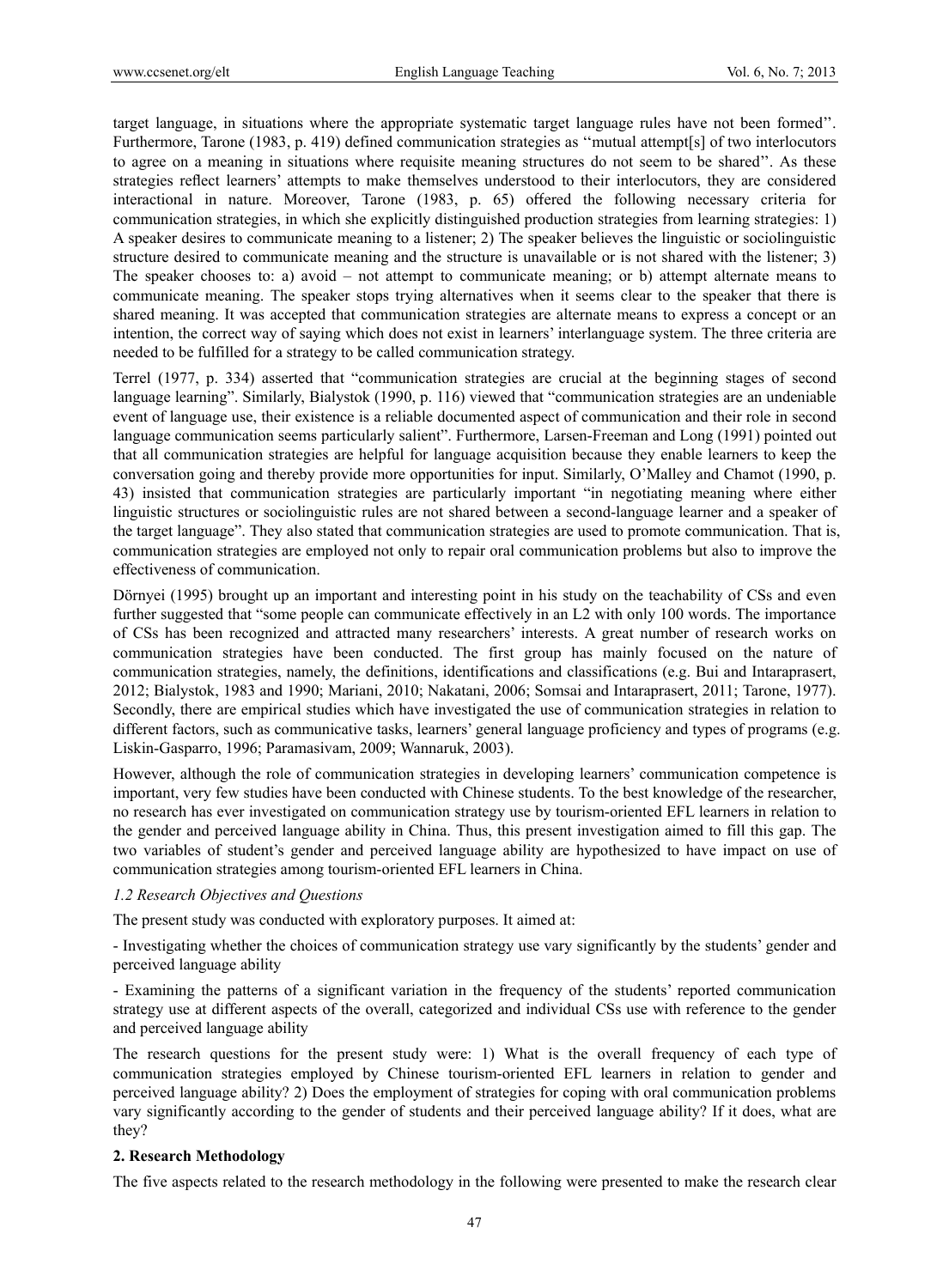#### for the present study.

*2.1 Terms Used in the Study* 

#### Communication Strategies

The term 'communication strategies' for the present investigation refers to knowledge or ability used by tourism-oriented EFL learners to cope with oral communication problems due to their inadequate linguistic knowledge and sociocultural knowledge in an oral communication in English as well as learning techniques employed by the students in an oral interaction in order to improve, and maintain their oral communication in English. Communication strategies may occur in either pseudo communication or real-life communication both inside and outside language classroom settings. In the present study, 'communication strategies' and 'strategies for coping with oral communication problems' will be used interchangeably.

#### Students

'Students' for the present study refers to Chinese undergraduate students who are tourism-oriented EFL learners from Guizhou University and Guizhou Normal College in Guizhou Province, Yunnan University and Yunnan Normal University in Yunnan Province and Guangxi University and Guangxi University for Nationalities in Guangxi Province which are in the southwest of China (a part of developing areas in China).

#### Perceived Language Ability

In the present investigation, 'Perceived Language Ability' refers to students' language proficiency level based on their own evaluation in the questionnaire. The perceived language ability is self-evaluated as poor (under 60 score), fair (60-79 score) or good (over 80) based on 100 (full score) of their overall English language ability.

# *2.2 Participants*

Because not all the universities in the Southwest China offer tourism-oriented bachelor degree program, convenience sampling method was adopted for data collection. 814 tourism-oriented EFL learners were purposively selected from 6 universities (2 universities in Yunnan Province, 2 universities in Guizhou Province and 2 in Guangxi Province). The detailed information about the 814 participants is in Table 2.

#### *2.3 Instruments*

The communication strategy questionnaire (CSQ) in the appendix was employed in this study which was modified by the researcher based on the typologies of communication strategies by Dörnyei and Scott (1997), Mariani (2010), Nakatani, (2006), and Somsai and Inatarprasert (2011), which are considered as the most recently established ones. With aiming at the research objectives, the research context, and the operational definition of communication strategies of this present study, this questionnaire was made up of 35 items, including 20 items of strategies for coping with communication problems (CCP), 10 items of strategies for understanding interlocutor's messages (UIM), and 5 items of strategies for carrying on the conversation as intended (CCI). These items were firstly translated from English into Chinese by the researcher in order to avoid the respondents' misunderstanding or unanswering, and then were double checked by two Chinese experts in the field of Teaching English as a Foreign Language (TEFL). The questionnaire was piloted to prove that the reliability estimate of Alpha Coefficient (α) or Cronbach Alpha for the overall communication strategies was .84, which was higher when compared with the acceptable reliability of .70 for research purposes (Fraenkel & Wallen, 1993). A few items of CSs were revised again based on the research objectives. The Chinese translation has been improved for better understanding according to piloting participants' suggestions.

#### *2.4 Procedure*

During November and December, 2012, the researcher went to six universities in the Southwest China in person to collect the data responded to the CSQ, to which 814 university tourism-oriented EFL learners gave their responses.

#### *2.5 Analysis*

The quantitative method was employed to analyze the data collected in the present study. The SPSS software was used to analyze the data obtained from the questionnaire to examine the relationship between the participants' communication strategies use and the variables.

#### - Analysis of Variance (ANOVA)

Analysis of variance (ANOVA) was used to compare and test the significant difference among the means of two or more groups on a dependent variable. This statistics would be used to examine the relationship between the overall use of learner-reported communication strategy and each of the selected independent variables, i.e.,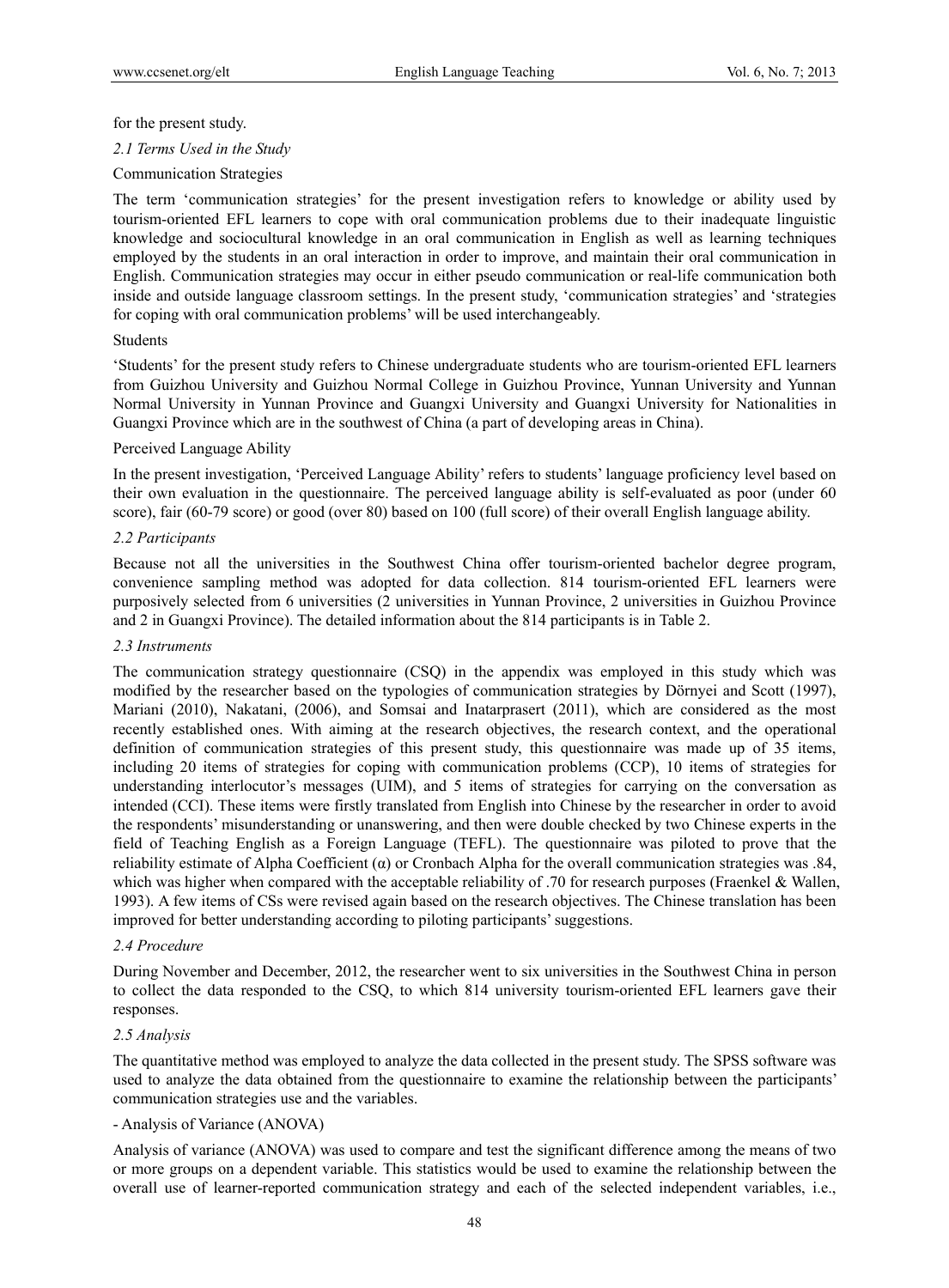gender of students and perceived language ability.

- The Post-hoc Scheffe Test

The post hoc Scheffe test was used to determine the variation at levels of perceived language ability of poor, fair and good students.

- The Chi-square Test

The chi-square test was used to determine use of strategies at the individual item aspect.

Furthermore, the reliability of the CSQ was examined to see whether the data would be reliable before the present study. The results of Alpha Coefficient  $(a)$  or Cronbach Alpha was used to check the internal consistency of the CSQ. The reliability of the overall communication questionnaire was 0.90 which was much higher than the average of the other three categories and considered acceptable. The reliability estimate was above the acceptable criterion of 0.70 as suggested in Fraenkel and Wallen (1993). The reliability estimate of the CSQ and its categories according to 814 Chinese tourism-oriented EFL learners has been demonstrated in Table 1 below.

Table 1. Reliability estimate of the CSQ as a whole and the three categories

| <b>Communication Strategy</b>                                 | CSO as a Whole | <b>CCP Category</b> | <b>UIM</b> Category | <b>CCI</b> Category |  |
|---------------------------------------------------------------|----------------|---------------------|---------------------|---------------------|--|
| Questionnaire (CSO)                                           | $(35$ items)   | $(20$ items)        | $(10$ items)        | $(5$ items)         |  |
| <b>Reliability Estimate</b><br>(Alpha Coefficient: $\alpha$ ) | 90             | 84                  |                     |                     |  |

# **3. Findings**

The following analysis was the findings of variation in frequency of different aspects of communication strategy use, in which overall reported CS use, use of strategies in the CCP, UIM and CCI categories and use of individual communication strategies were presented.

*3.1 Variation in Frequency of the Students' Overall Reported CS Use* 

|        | Number | Mean | S.D |      |            |                          |
|--------|--------|------|-----|------|------------|--------------------------|
| Male   | 261    | 2.57 | .38 | N.S  | $---$      |                          |
| Female | 553    | 2.56 | .37 |      |            |                          |
| Good   | 127    | 2.56 | .42 | N.S. | $- - -$    |                          |
| Fair   | 496    | 2.58 | .36 |      |            |                          |
| Poor   | 191    | 2.56 | .38 |      |            |                          |
|        |        |      |     |      | Sig. Level | <b>Variation Pattern</b> |

Table 2. A summary of overall reported CS use

Note: 'N.S.' stands for no significance.

As shown in Table 2, the results from ANOVA revealed that the frequency of students' overall strategy use did not vary significantly according to students' gender and perceived language ability.

*3.2 Variation in Frequency of the Students' Use of CS under Three Categories* 

3.2.1 Variation according to the Students' Gender

Table 3. Variation in frequency of students' use of CSs in the CCP, UIM, CCI categories according to students' gender

| <b>Strategy Category</b> |      | Male $(n=261)$ | Female $(n=553)$ |     | Sig. Level | Variation Pattern |
|--------------------------|------|----------------|------------------|-----|------------|-------------------|
|                          | Mean | S.D            | Mean             | S.D |            |                   |
| <b>CCP Category</b>      | 2.54 | 42             | 2.52             |     | N.S        | ---               |
| <b>UIM</b> Category      | 2.66 | .50            | 2.69             | .49 | N.S        | ---               |
| <b>CCI</b> Category      | 2.56 |                | 2.50             |     | N.S        | ---               |

As shown in Table 3, the results from the ANOVA showed that no significant difference was found in the frequency of the use of communication strategies in the CCP, UIM, CCI categories according to the gender of students.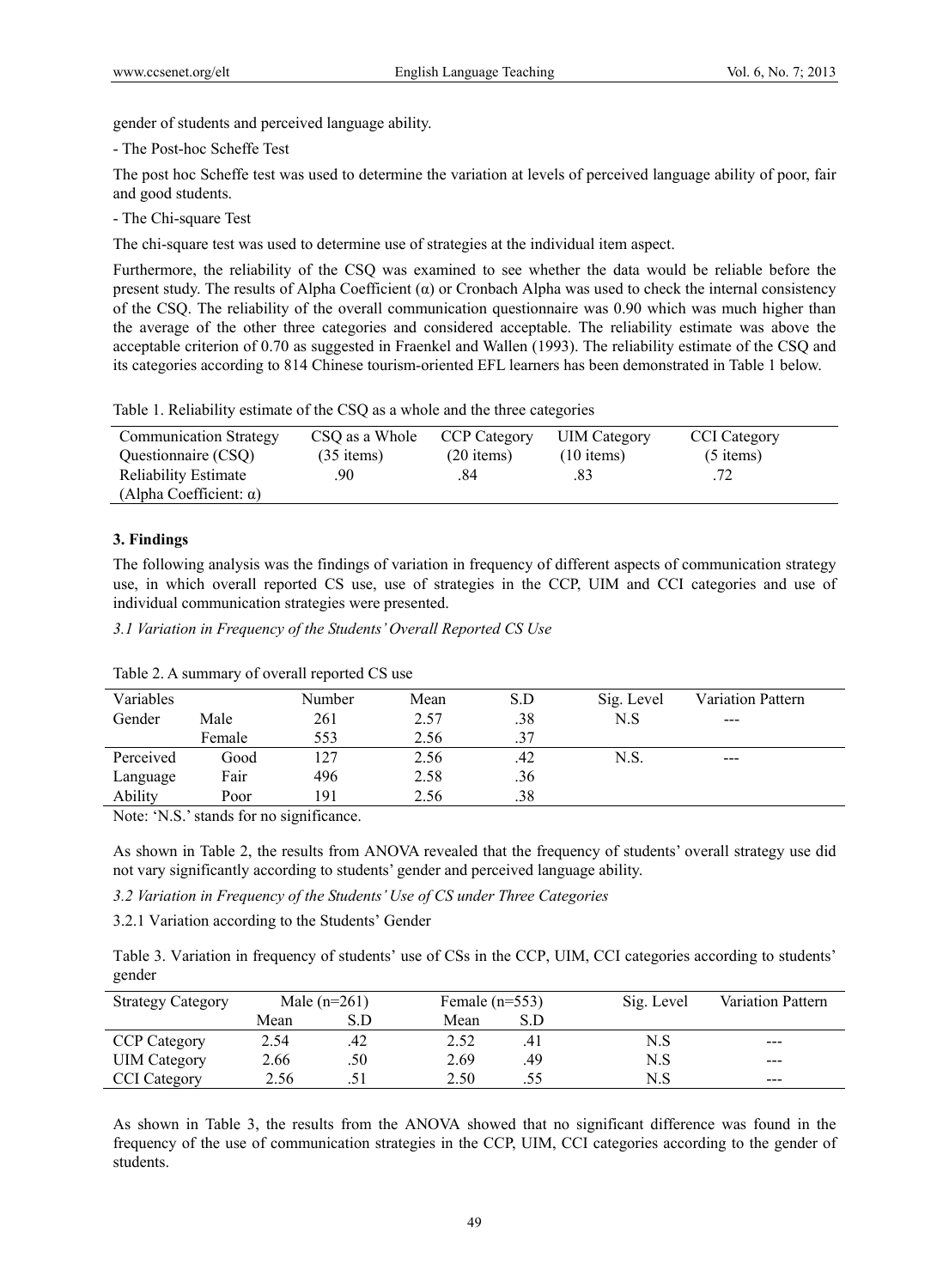| <b>Strategy Category</b> | Good $(n=127)$ |     | Fair $(n=496)$ |      | Poor $(n=191)$ |      | Sig. Level | Variation Pattern |
|--------------------------|----------------|-----|----------------|------|----------------|------|------------|-------------------|
|                          | Mean           | S.D | Mean           | -S D | Mean           | -S D |            |                   |
| <b>CCP Category</b>      | 2.53           | .47 | 2.54           | .39  | 2.50           | .42  | N.S        | ---               |
| <b>UIM</b> Category      | 2.59           | .52 | 2.68           | .47  | 2.70           | .54  | P < 0.5    | Poor>Fair>Good    |
| <b>CCI</b> Category      | 2.64           | .55 | 2.51           | -54  | 2.45           | .54  | P < 0.5    | Good>Fair>Poor    |

Table 4. Variation in frequency of students' use of CSs in the CCP, UIM, CCI categories according to the students' perceived language ability

The results from ANOVA in Table 4 demonstrated that significant difference was found in the use of strategies related to perceived language ability in the UIM and CCI categories, although no significant difference was found in the CCP category. In the UIM category, the students who were poor in perceived language ability employed the strategies significantly more frequently than those who are good and fair at perceived language ability. It meant that the students who were poor in perceived language ability needed more help in understanding the interlocutor's messages. In the CCI category, the students who were good at perceived language ability employed the strategies significantly more frequently than the fair ones and the poor ones and those students who were fair at perceived language ability employed the strategies significantly more frequently than the poor ones.

# *3.3 Variation in Frequency of the Students' CS Use at Individual Aspect*

This section was intended to present the results of Chi-square tests which were employed to determine the patterns of the significant variations in students' reported strategy use at the individual strategy aspect. The Chi-square tests were used to check all the individual strategy items for the significant variations by the two independent variables. To demonstrate the significant variation, the percentage of students in terms of each variable reported the high strategy use (3 and 4 in the strategy questionnaire), and the observed Chi-square value  $(\chi^2)$  which showed the strength of variation in use of each individual strategy were identified. The individual strategies were presented in order of the percentage of students reporting the high use (3 and 4 in the strategy questionnaire), ranking from the highest to the lowest. This made it easier to see an overall picture of the communication strategies which were reported to be frequently used, analyzed in terms of each of the two variables. The pattern(s) of the significant variations of the particular strategy items were included in a brief discussion of each variable.

# 3.3.1 Variation according to the Students' Gender

| <b>Individual Communication Strategies</b>             | $%$ of high use (3 and 4) |        | Observed $\chi^2$          |
|--------------------------------------------------------|---------------------------|--------|----------------------------|
| Used more by female students-4 strategies              | Male                      | Female | P < 0.05                   |
| CCP 5 Using simple expressions                         | 69.3                      | 78.5   | $\chi^2 = 9.06$            |
|                                                        |                           |        | P < 0.05                   |
| CCP 2 Using familiar words, phrases or sentences       | 65.1                      | 77.6   | $\chi^2$ =19.1             |
|                                                        |                           |        | P < 0.05                   |
| UIM 6 Trying to catch the interlocutor's main point    | 65.9                      | 74.5   | $\chi^2 = 8.8$             |
|                                                        |                           |        | P < 0.05                   |
| UIM10 Noticing the interlocutor's gestures             | 62.8                      | 68.4   | $\chi^2$ = 13.89           |
| and facial expressions                                 |                           |        | P < 01                     |
| CCP 15 Appealing help from the interlocutor            | 49.4                      | 42.9   | $\chi^2$ =10.13            |
| either verbally or non-verbally                        |                           |        |                            |
| Feeling all right for taking risks<br>CCI <sub>3</sub> | 41.8                      | 29.1   | P <.05<br>$\chi^2$ = 14.67 |
| while speaking                                         |                           |        | P < 001                    |
| CCP 9 Repeating what the interlocutor has just said    | 37.2                      | 33.3   | $\chi^2$ = 10.24           |
|                                                        |                           |        | P < 0.05                   |
| CCP 20 Making up a new word in order to                | 33.3                      | 20.6   | $\chi^2$ =24.2             |
| communicate a desired concept                          |                           |        | P < 001                    |
| CCP 17 Drawing a picture                               | 26.8                      | 15.2   | $\chi^2$ = 18.67           |
|                                                        |                           |        | P < 001                    |

Table 5. Variation in frequency of students' use of individual CSs according to students' gender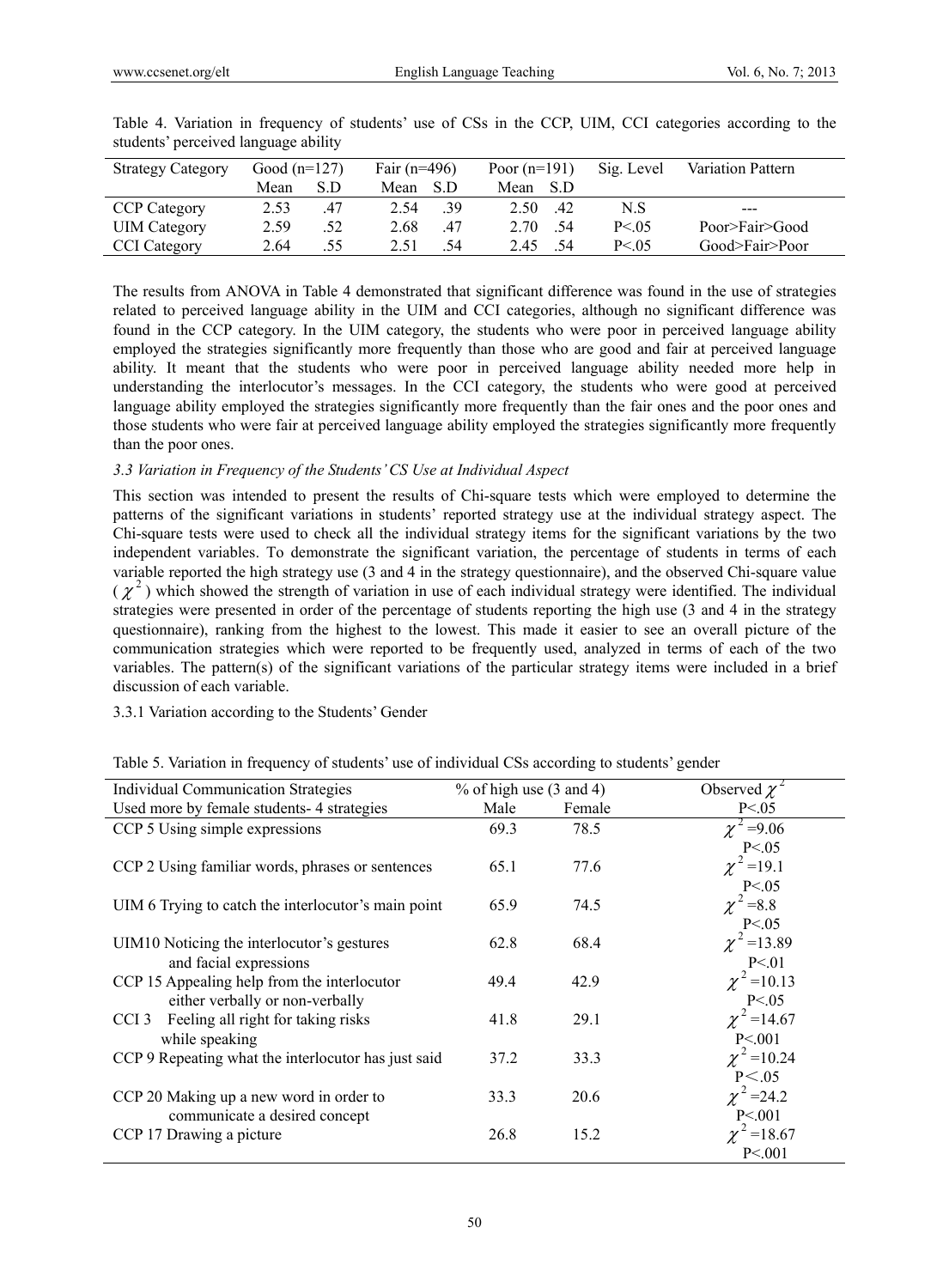The results from the Chi-square tests in Table 5 revealed that six individual CCP strategies, two individual UIM strategies, and one individual CCI strategy varied significantly according to the gender.

In addition, the results from the Chi-square tests in Table 5 showed that the female students reported significantly higher use of 4 strategies than their male counterparts did, for example, *'Using simple expressions CCP 5'* (78.5 % females and 69.3% males) and *'Noticing the interlocutor's gestures and facial expressions UIM 10*' (68.4 % females and 62.8 % males).

However, the results from the Chi-square tests in Table 5 also revealed that the male students reported significantly higher use of other 5 strategies than their female counterparts did, for example, *'Making up a new word in order to communicate a desired concept CCP 20'* (33.3% males and females 20.6%). Furthermore, *'Feeling all right for taking risks while speaking CCI 3'* (41.8 % males and 29.1 % females) demonstrated that male tourism-oriented EFL learners were more likely to be confident and risk-takers in employing communication strategies.

3.3.2 Variation according to the Students' Perceived Language Ability

| <b>Individual Communication Strategies</b>                     |      |      |                           |  |  |  |
|----------------------------------------------------------------|------|------|---------------------------|--|--|--|
|                                                                |      |      | Observed $\chi^2$         |  |  |  |
| Good                                                           | Fair | Poor | P < 0.05                  |  |  |  |
|                                                                |      |      |                           |  |  |  |
| 81.2                                                           | 75.8 | 62.8 | $\chi^2$ = 18.14          |  |  |  |
|                                                                |      |      | P < 001                   |  |  |  |
| 57.5                                                           | 53.4 | 40.8 | $\chi^2$ = 23.36          |  |  |  |
|                                                                |      |      | P < 001                   |  |  |  |
| 56.7                                                           | 47.6 | 36.6 | $\chi^2$ = 18.68          |  |  |  |
|                                                                |      |      | P < 0.05                  |  |  |  |
| 52.8                                                           | 49.4 | 37.7 | $\chi^2$ = 23.70          |  |  |  |
|                                                                |      |      | P < 0.05                  |  |  |  |
| 51.2                                                           | 51.6 | 39.8 | $\chi^2$ =15.30           |  |  |  |
|                                                                |      |      | P < 0.05                  |  |  |  |
| 48.8                                                           | 66.1 | 62.3 | $\chi^2$ = 16.4           |  |  |  |
|                                                                |      |      | P < 0.05                  |  |  |  |
| 44.9                                                           | 62.9 | 58.6 | $\chi^2$ = 17.0           |  |  |  |
|                                                                |      |      | P < 0.05                  |  |  |  |
| 34.6                                                           | 47.6 | 45.0 | $\chi^2$ = 15.8           |  |  |  |
|                                                                |      |      | P < 0.05                  |  |  |  |
| UIM 3 Asking the interlocutor to simplify the language<br>32.3 | 49.8 | 53.9 | $\chi^2$ = 27.67          |  |  |  |
|                                                                |      |      | P < 001                   |  |  |  |
|                                                                |      |      | $%$ of high use (3 and 4) |  |  |  |

Table 6. Variation in frequency of students' use of individual CSs according to perceived language ability

The results from the Chi-square tests in Table 6 showed that there were altogether nine individual items of strategies varying significantly according to the variable of perceived language ability. The results demonstrated that there was a significantly greater percentage of the good students with perceived language ability (81.2%) than that of the fair students (75.8%) and that of the poor students (62.8%). On the contrary, the results showed that there was a significantly greater percentage of the poor students with perceived language ability (53.9%) than that of the fair students (49.8%) and that of the good students (32.3%), for example, help-seeking strategies like *'Asking the interlocutor to simplify the language (UIM 3)'* was used by the poor perceived language ability students because of their low level of English language ability.

Also in Table 6, as what was suggested by Green and Oxford (1995), the pattern of variation was classified into three kinds: positive (high > moderate > low), negative (low > moderate > high), and mixed (e.g. moderate > low  $>$  high). In the positive pattern (high  $>$  moderate  $>$  low), the students with higher proficiency level used more strategies than the moderate level students, and the moderate level students used more than the lower level students. On the contrary, in the negative pattern (low  $>$  moderate  $>$  high), the students with lower proficiency level used more strategies than the moderate level students, and the moderate level students used more than the higher level students. In the mixed pattern (moderate > low > high), the students with moderate proficiency level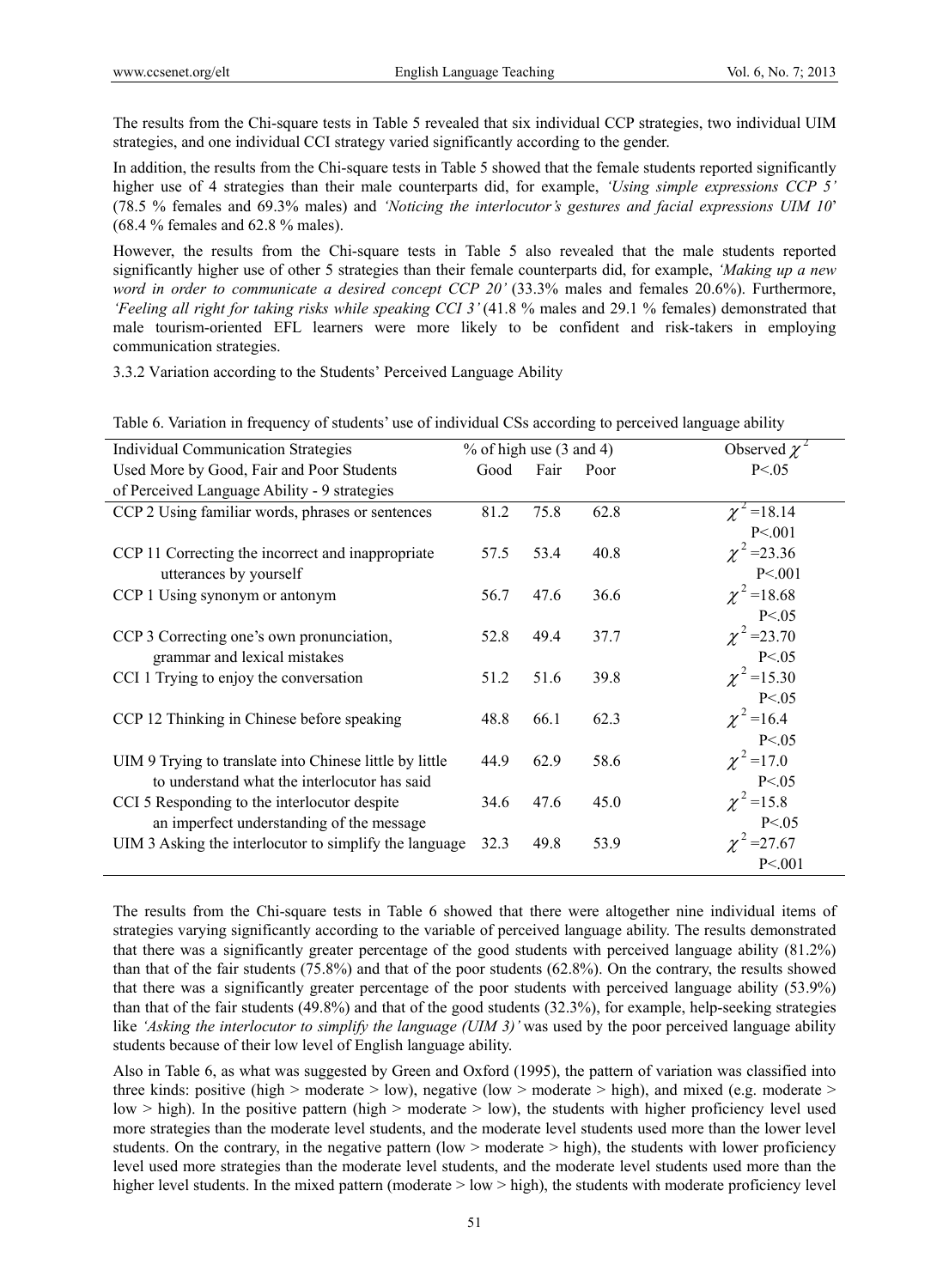used more strategies than the lower level students, and lower level students used more than the higher level students. For instance, *'Using familiar words, phrases or sentences (CCP 2)'* was positive (high > moderate > low; '*Asking the interlocutor to simplify the language UIM 3*' showed a negative pattern of variation (low > moderate > high) and *'Thinking in Chinese before speaking CCP12'* was a mixed pattern of moderate > low > high.

To conclude, the findings revealed that significant differences were found in the UIM and CCI categories according to the students' perceived language ability as well as in some individual items of CSs in relation to both gender and perceived language ability. However, no significant difference was found in the students' overall reported strategy use and in the strategy category according to gender.

## **4. Discussion**

The present study was intended to explore the use of communicative strategies in relation to gender and perceived language ability among tourism-oriented EFL learners in the universities in Southwest China to improve and maintain the oral communication in English. The results mentioned above were discussed as follows:

#### *4.1 Use of CSs and Students' Gender*

Ellis (1994) claimed that learners' gender is one of the factors which may influence their choices of strategy use to learn a foreign or second language. Based on the previous empirical studies, the gender of the students made a significant difference in language strategy use (e.g. Green and Oxford, 1995; Maubach and Morgan, 2001; Nyikos, 1990; Ok, 2003; Oxford and Nyikos, 1989; Oxford et al., 1993). These studies found the relationship between gender and language learners' choice of strategies, where the frequency and variety of strategy use was significantly greater for females.

Although there was a lack of significant variations of CS employment in overall use and in the CCP, UIM and CCI categories, this study obtained the significant differences of individual CS employment in relation to the student's gender. The findings of this present study demonstrated that the relationship between the gender of students and their strategy use in the two individual items of CCP and the other two individual items of UIM category was very strong. It suggested that females were more interested in interaction, and more cooperative to make themselves understood. This was consistent with the results in Mori and Gobel's study (2006), in which females had more desire to make L2-speaker friends and greater interest in direct contact with English speaking people than their male counterparts. Obviously female students were active in CSs use and showed significantly higher frequency of individual CSs use in CCP, for instance, *Using simple expressions CCP 5,* particularly in UIM category than their male counterparts, such as *Trying to catch the interlocutor's main point UIM 6.* This was reaffirmed by Oxford (1993), claiming that females tended to be more active strategy users than their male counterparts.

Apart from that, one possible explanation for higher frequency of CS use by females was their self-perception, which was consistent with several previous studies in which female students were more positively inclined to language learning than male counterparts (e.g. Bui and Intaraprasert, 2012; Williams et al., 2002; Wright, 1999;). This was probably somewhat strongly influenced by innate characteristics of females. This could be an acceptable reason why females were innately better at language learning (Oxford, Nyikos and Ehrman, 1988) and females had more positive attitudes towards studying foreign languages than their male counterparts.

One more possible explanation for such significant differences was female's sociability. Oxford (1995) pointed out that both brain hemisphericity and socialization differences between male and female have attributed to the differences in strategy use. Two CCP items for coping with communication problems *(Using simple expressions CCP 5 and Using familiar words, phrases or sentences CCP 2)* and two UIM for understanding interlocutor's messages *(Trying to catch the interlocutor's main point UIM 6 and Noticing the interlocutor's gestures and facial expressions UIM10)* showed their strong desire for sociability, which was consistent with what Ok (2003, p. 26) mentioned, "females are superior to, or at least very different from, males in many social skills with females showing a greater social orientation".

Finally, the findings of the present study were also supported by the statement of Ghani (2003, p. 33), "males do better than females in the use of some strategies". The results showed that more male than female students reporting the use of certain individual CSs of CCP and CCI categories. These strategies included *feeling all right taking risks while speaking (CCI3), making up a new word in order to communicate a desired concept (CCP20) and repeating what the interlocutor has just said (CCP9).* The possible explanation for this was that male students had greater willingness to manage anxiety while interacting in English in order to maintain the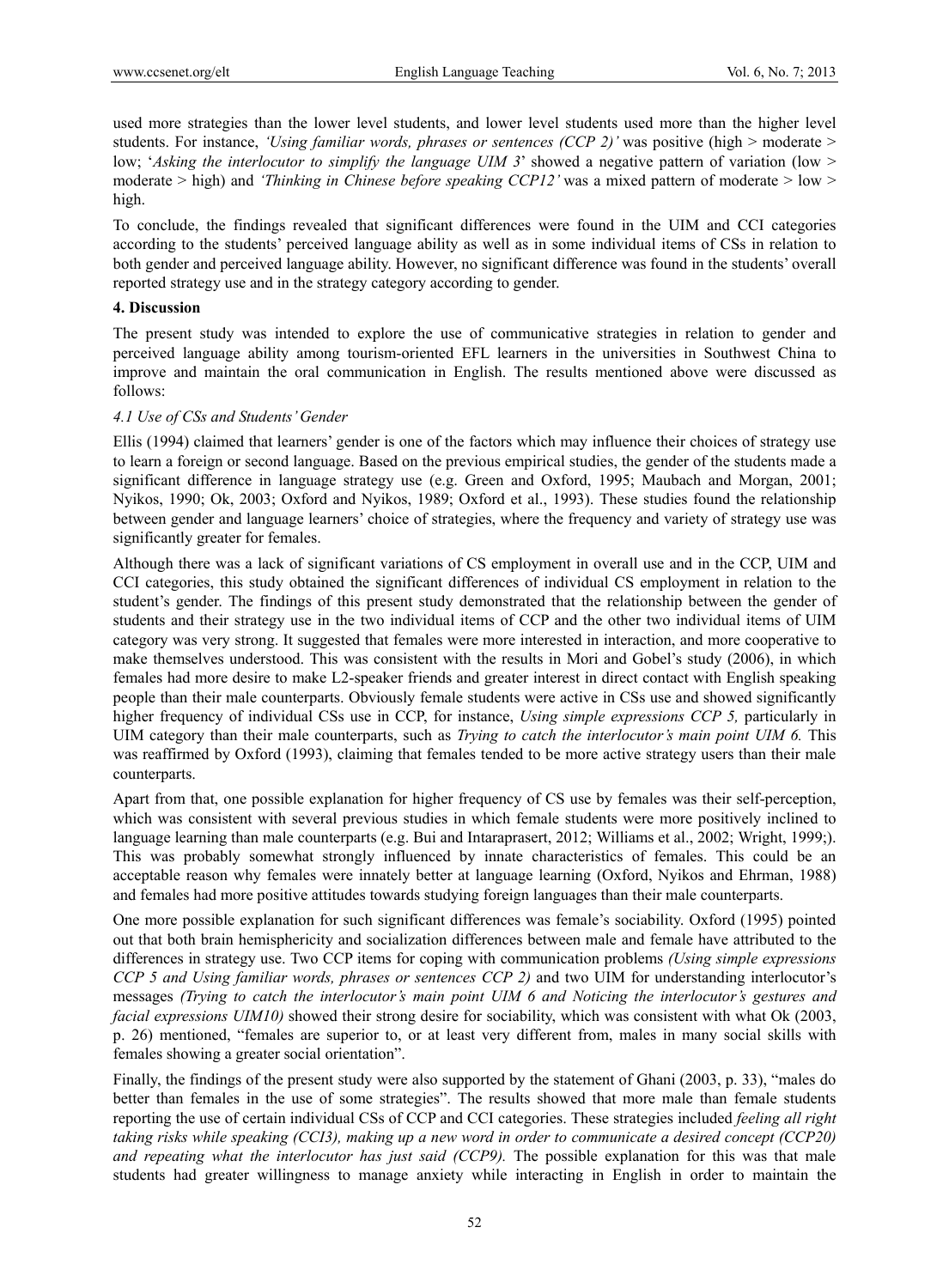conversation than female students and could be the reason that males were quite self-confident and risk-taking in their oral abilities which were consistent with Maubach and Morgan (2001), males tended to be over-confident in their oral abilities. According to Maubach and Morgan (2001, p. 44), "males seem much more self-reliant in keeping a conversation going, tending to follow their own instincts, sometimes even under-preparing material due to an over-confidence in their oral abilities". They further explained that males, with greater confidence, seem to have a greater enjoyment of speaking activity than female students.

In sum, having a closer look at the results of previous studies and the present study, it might be concluded that language strategy use is a gender-related issue. If females were more active, positive and skillful in using certain strategies to learn a language, then males may need more help in developing such strategies for communication.

## *4.2 Use of CCs and Perceived Language Ability*

According to previous studies reviewed by the researcher, language ability influences how students learn foreign or second languages (e.g. Bialystok, 1981; Ok, 2003; Oxford and Nyikos, 1989; Potizer, 1983). For example, Potizer (1983) found that course level affected the strategy choice of foreign language learners, with higher-level students using more communicative or functional strategies. Oxford and Nyikos (1989) also found differences in strategy use as advanced students used functional practice and conversational input elicitation strategies more often than lower level students did. In short, the more advanced the language learner are, the better communication strategy users they will be. So this present study was in line with the previous findings (Barnett, 1989; Oxford, 1993; Sheorey and Mokhtari, 2001).

The present investigation was designed to explore the relationship between the students' perceived language ability and their choices of the CS use. Although the significant differences of CS employment in overall use and in the CCP category were not found, however, the significant differences of CS employment were found in the UIM, CCI categories and individual items of CS employment in relation to student's perceived language ability. The findings of the present study demonstrated that the relationship between student's perceived language ability and their strategy use in the six individual items of CCP, two individual items of UIM category, and one item of CCI were rather strong. A few assumptions could possibly be made to explain why such significant differences existed. The possible assumptions might be: 1) Those students who are perceived as having good language ability are achievement strategy users; 2) Those students who are perceived as having fair language ability are both achievement and reduction strategy users; and 3) Those students who are perceived as having poor language ability are reduction strategy users for employing communication strategies.

The first possible assumption which may be made to explain about higher frequency of strategy use, which was consistent with Oxford (1993), i.e., strategy users with higher language ability are the higher language achievers because of their language ability. The results of a number of studies (Barnett, 1989; Sheorey & Mokhtari, 2001) revealed that students who perceived as 'good' language level tended to report using a greater range of communication strategies than those who perceived as 'fair' language level and the 'poor' level did. Therefore, the connection between perceived as 'good' language level and the use of more complicated communication strategies, such as *'Using synonym or antonym (CCP 1)'* or *'Correcting one's own pronunciation, grammar and lexical mistakes (CCP 3)'*, might explain the higher frequency of strategy use and are considered to be achievement strategy users. Accordingly, *'Thinking in Chinese before speaking (CCP 12)'* and *'Trying to translate into Chinese little by little to understand what the interlocutor has said (UIM 9)'* were the L1-based strategy users of perceived as 'fair' language level. Finally, students who perceived as 'poor' language level tended to employ simplification or help-seeking strategies such as *'A sking the interlocutor to simplify the language (UIM 3)'*. These kinds of strategies seemed to be less complicated to be used, so the 'poor' level students who were less experienced language learners might not have to put much effort to use them to solve their oral communication problems they encountered. These findings were consistent with what Ellis (1994) stated that the relationship between students' use of strategies and their levels of language proficiency is two-directional; further, MacIntyre (1994, p. 188) stated that "…this might be interpreted to mean that either proficiency influences the choice of strategies or that strategy choice is simply a sign of proficiency level", which revealed that students' employment of a wide range of communication strategies helped them to become successful communication strategy users.

One more possible assumption made for explaining the significant differences has been consistent with what Intaraprasert (2000) suggested that students' motivation might explain the relationship between use of communication strategies and students' levels of language proficiency. As Intaraprasert (2000) mentioned that the higher proficiency students may be highly motivated to seek opportunities to expose themselves to English outside the classroom setting. In this regard, Yule (1996, p. 195) commented that students who experienced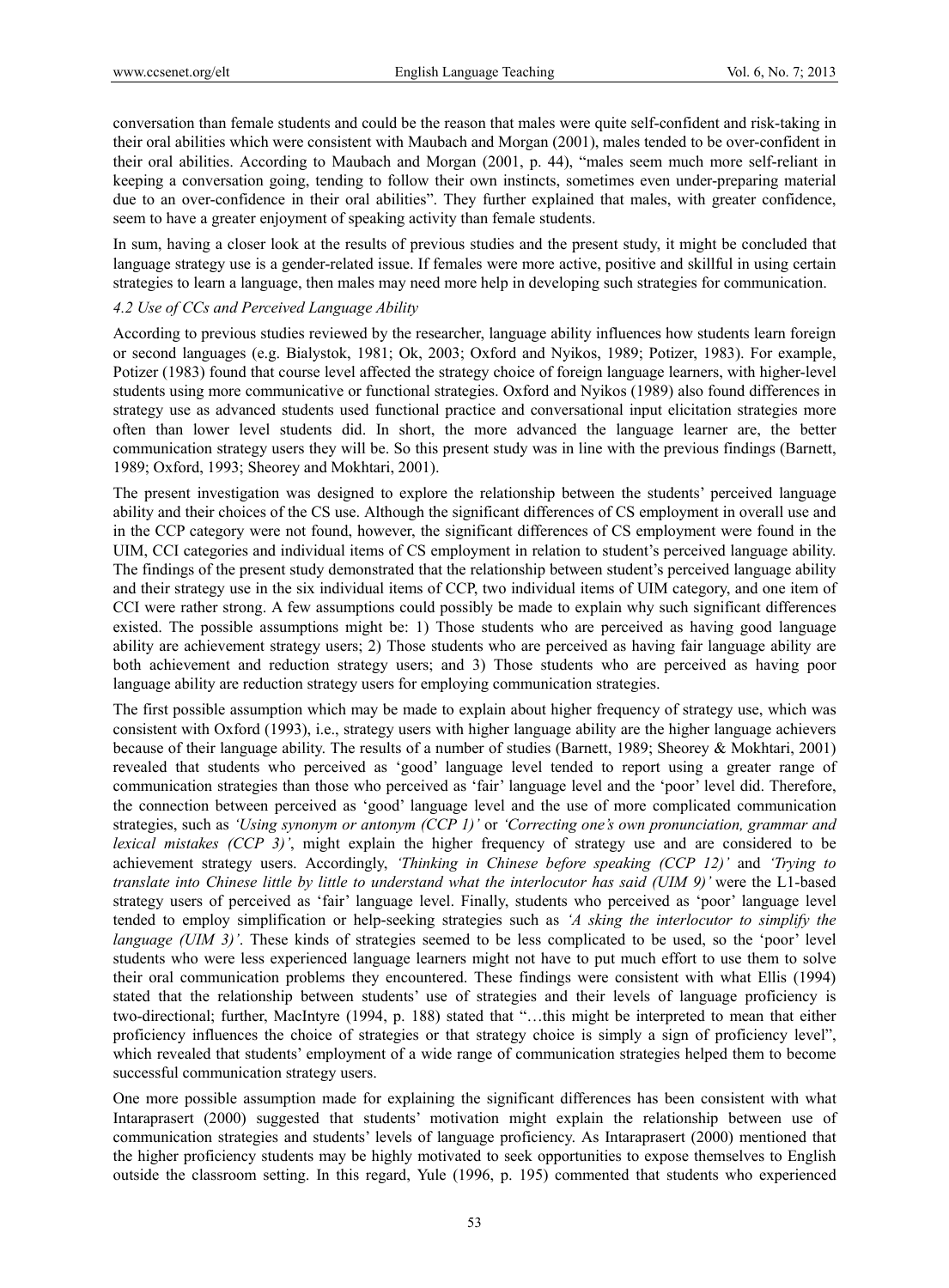success in language learning were highly motivated to learn and "motivation may be as much a result of success as a cause." This meant that the effort which high language learning proficiency student put into their language learning may enable them to employ a wider range of strategies, which in turn may help them become high language learning proficiency students.

In short, the findings of the present study showed that the perceived language ability had strong relationship with some individual CSs use, though they had just minor relationship between the overall use of the communication strategies. When taking a closer look at the individual strategies employed by tourism-oriented EFL learners, it showed that the students' language learning levels were rather important because it was easier for the better language learners to become better communication strategy users. Besides, the better language learners were found more likely to be interested in using and highly motivated to use communication strategies when encountering communication problems.

# **4. Conclusion**

This present study aimed at investigating the use of communication strategies by tourism-oriented EFL learners to improve and maintain their communication. Communication Strategy Questionnaire was employed to collect data in six universities in the Southwest China. The statistical methods such as ANOVA, Post hoc Scheffe Test and Chi-squire test were adopted for data analysis. The findings of this study showed no significant difference according to three aspects of the investigation related to gender and perceived language ability: the overall CS use, the CS category, and the individual CSs. However, interestingly, the findings showed that there were significant differences in both the CS category and the individual CSs. In terms of gender, the results revealed that females were more interested in interaction and more cooperative to make them understood, while males had greater confidence, were more risk-taking, and more enjoyed doing the speaking activity than female students. Regarding perceived language ability, the students with perceived as 'good' language level tended to use a greater range of communication strategies than those with 'fair' level or 'poor' level did, while the 'fair' level students and the 'poor' level students needed a variety of extra CS training in order to improve and maintain their communication in English. This present study implied that the tourism-oriented EFL learners should be instructed according to their English proficiency level with different access to the use of communication strategies. Moreover, some further research should be conducted in relation to other variables, for example, exposure to oral communication in English, attitudes towards English speaking and English language, etc. to investigate the use of communication strategies.

## **Acknowledgment**

The authors would like to extend their heartfelt gratitude to all the teachers and the students who were involved in this present study. Special thanks go to Assoc. Prof. Dr. Xueqin Liu in Guangxi University for Nationalities, China; Mr. Yi Wang in Yunnan University, China; and Ms. Xiaofang Jin in Yunnan Normal University, China. Without their help, the completion of this study would be impossible.

#### **References**

- Barnett. M. A. (1989). *More Than Meets the Eye-foreign Language Reading: Theory and Practice*. Prentice Regents.
- Bialystok, E. (1981). The Role of Conscious Strategies in Second Language Proficiency. *Modern Language Journal*, Spring, *65*, 24-35.
- Bialystok, E. (1983). Some factors in the selection and implementation of communication strategies. In C. Færch, & G. Kasper (Eds), *Strategies in Interlanguage Communication* (pp. 100-118). London and New York: Longman.
- Bialystok, E. (1990). *Communicative strategies*. Oxford: Basil Blackwell.
- Bui, Q. T. T., & Intaraprasert, C. (2012). Gender, High School Background and Use of Strategies by English Majors in Vietnam for Coping with Communication Breakdowns. *International Journal of Scientific and Research Publications*, *2*(12), February 2012, 1.

China Daily. (2004)*. China a top tourist destination by 2020*. May 13, 2004. Beijing: China Daily.

- Crystal, D. (2003). *English as a Global Language*. Cambridge: CUP. http://dx.doi.org/10.1017/CBO9780511486999
- Dörnyei, Z. (1995). On the Teachability of Communication Strategies. *TESOL Quarterly*, *29*(1), 55-48. http://dx.doi.org/10.2307/3587805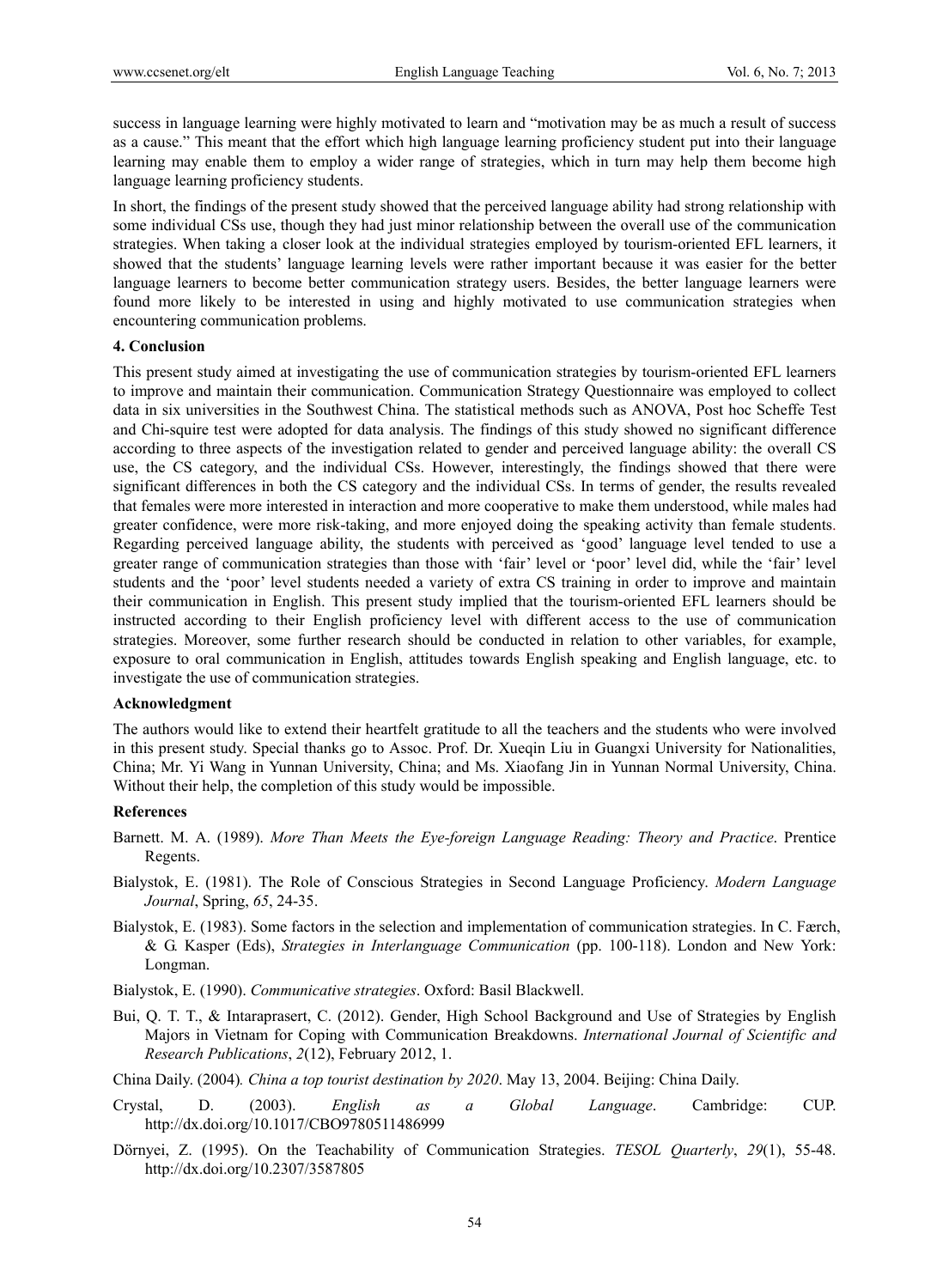- Dörnyei, Z. (2003). *Questionnaire in Second Language Research: Construction, Administration, and Procession.* New Jersey: Lawrence Erlbaum Associates.
- Dörnyei, Z., & Scott, M. L. (1997). Review Article, Communication Strategies in a Second Language: Definitions and Taxonomies. *Language Learning, 47*(1), 173-210. http://dx.doi.org/10.1111/0023-8333.51997005
- Ellis, R. (1994). *The Study of Second Language Acquisition*. Hong Kong: Oxford University Press.
- Feng, A. (2011). *English Language Education Across Greater China*. UK: St Nicholas House.
- Fraenkel, J. R., & Wallen, N. E.. (1993). *How to Design and Evaluate Research in Education*. London: The McGraw-Hill Companies.
- Ghani, M. (2003). Language learning strategies employed by L2 learners. *Journal of Research (Faculty of Languages & Islamic Studies), 4*, 31-36.
- Green, J. M., & Oxford, R. (1995). A Closer Look at Learning Strategies, L2 Proficiency, and Gender. *TESOL Quarterly*, *29*(2), 261-297. http://dx.doi.org/10.2307/3587625
- Intaraprasert, C. (2000). Language learning strategies employed by engineering students learning English at the tertiary level in Thailand. Unpublished Doctoral Dissertation, School of Education, University of Leeds, England.
- Jiang, Y. (2003). English as a Chinese language. *English Today*, *19*(2), 3-8.
- Larsen-Freeman, D., & Long, M. (1991). *An introduction to second language acquisition research*. London: Longman.
- Liskin-Gasparro, J. E. (1996). Circumlocution, Communication Strategies, and The ACTFL Proficiency Guidelines: An Analysis of Student Discourse. *Foreign Language Annuals*, *29*(3), 317-330.
- MacIntyre, P. D. (1994). Variables underlying willingness to communicate: A causal analysis. *Communication Research Reports*, *11*, 135-142. http://dx.doi.org/10.1080/08824099409359951
- Mariani, L. (2010). Communication Strategies: Learning and teaching how to manage oral interaction. NA: *Learning Path-Tante Vie Per Imparare*.
- Maubach, A., & Morgan, C. (2001). The relationship between gender and learning styles amongst A level modern languages students. *Language Learning Journal*, *23*, 41-47.
- Nakatani, Y. (2006). Developing an Oral Communication Strategy Inventory. *The Modern Language Journal, 90*(ii), 151-168.
- Nyikos, M. (1990). Sex-related differences in adult language learning: Socialization and memory factors. *The Modern Language Journal, 74*(iii), 273-287.
- Ok, L. (2003). The relationship of school year, sex and proficiency on the use of learning strategies in learning English of Korean junior high school students*. Asian EFL Journal, 5*(3), 1-36.
- O'Malley, J., & Chamot, A. (1990). *Learning Strategies in Second Language Acquisition.* Cambridge: Cambridge University Press. http://dx.doi.org/10.1017/CBO9781139524490
- Oxford, R., Nyikos, M., & Ehrman, M. (1988). Vive la difference? Reflections on sex differences in use of language learning strategies. *Foreign Language Annals*, *21*(4), 321-329. http://dx.doi.org/10.1111/j.1944-9720.1988.tb01076.x
- Oxford, R., & Nyikos, M. (1989). Variables affecting choice of language learning strategies by university students. *Modern Language Journal, 73*(3), 291-300. http://dx.doi.org/10.1111/j.1540-4781.1989.tb06367.x
- Oxford, R. (1993). Research on second language learning strategies. *Annual Review of Applied Linguistics, 13,*  175-187.
- Oxford, R., Park-Oh, Y., Ito, S., & Sumrall, M. (1993). Japanese by satellite: effects of motivation, language learning styles and strategies, gender, course level, and previous language learning experience on Japanese language achievement. *Foreign Language Annals*, *26*(3), 359-371. http://dx.doi.org/10.1111/j.1944-9720.1993.tb02292.x
- Oxford, R. L. (1995). Language Learning Strategies around the World: Cross-Cultural Perspectives. *National Foreign Language Center Technical Reports Series, No. 13.* University of Hawaii Press.
- Paramasivam, S. (2009). Language Transfer as a Communication Strategy and a Language Learning Strategy in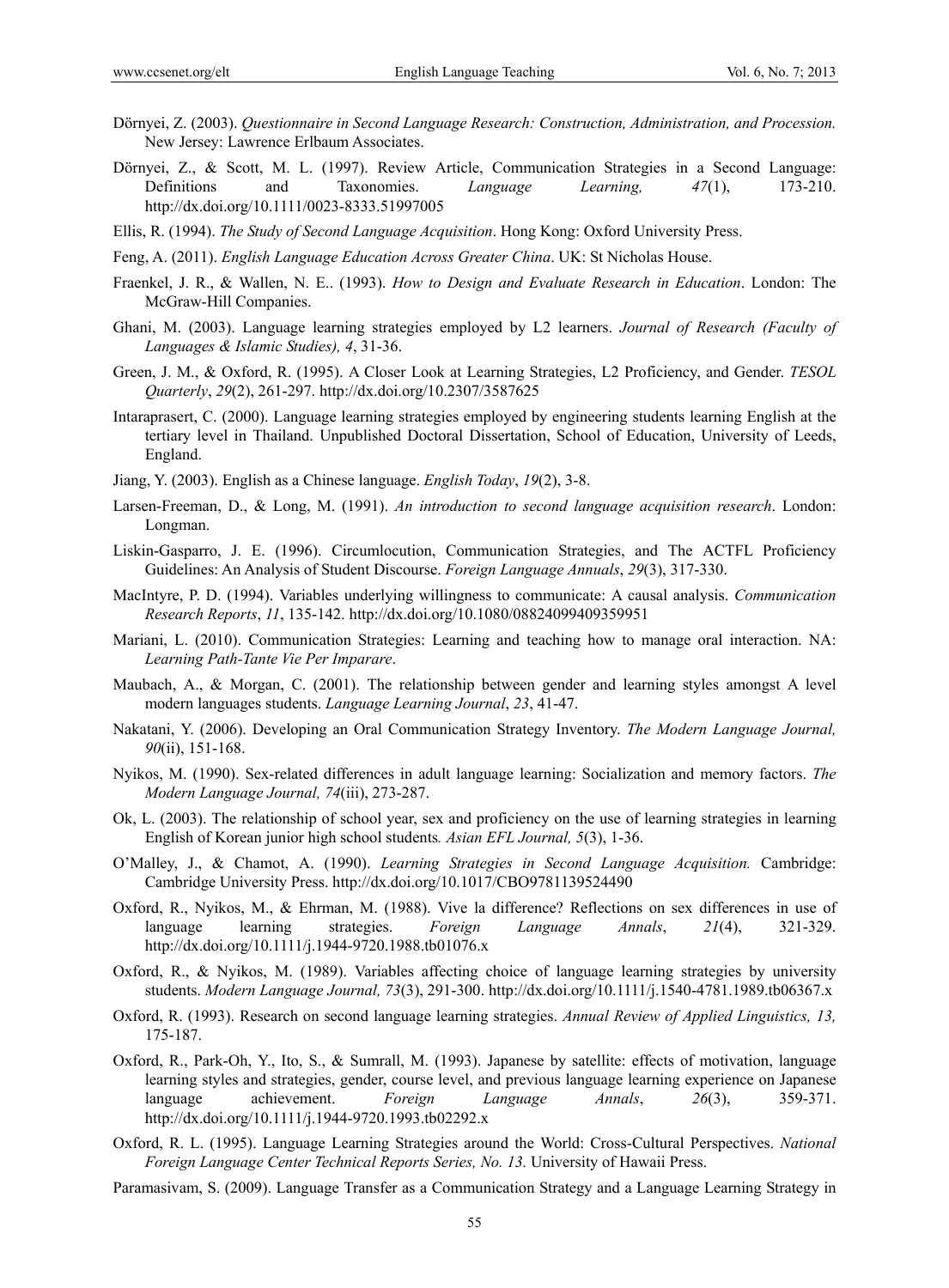a Malaysian ESL Classroom. *The Asian EFL Journal Quarterly, 11*(1), 192-299.

- Politzer, R. L., & McGroarty, M. (1983). An exploratory study of learning behaviors and their relationship to gain in linguistic and communication competence. Manuscript, Stanford University.
- Sheorey. R., & Mokhtari, K. (2001). Differences in the metacognitve awareness of reading strategies among native and non-native speakers. *System, 48*(1), 431-449. http://dx.doi.org/10.1016/S0346-251X(01)00039-2
- Somsai, S., & Intaraprasert, C. (2011). Strategies for coping with face-to-face oral communication problems employed by Thai university students majoring in English. *Journal of Language Studies, 11*(3), 83-96.
- Tarone, E., Cohen, A., & Dumas, G. (1976). A closer look at some interlanguage terminology: a framework for communication strategies. *Working Papers on Bilingualism, 9*, 76-90.
- Tarone, E. (1983). Some Thought on the Notion of 'Communication Strategy'. In C. Færch, & G. Kasper (Eds.), *Strategies in Interlanguage Communication* (pp. 61-74). London and New York: Longman.
- Terrell, T. D. (1977). A natural approach to second language acquisition and learning. *The Modern Language Journal, 61*(7), 325-337.
- Wannarak, A. (2003). Communication Strategies in an EST Context. *Research report*, Suranaree University of Technology, Nakhon Ratchasima, Thailand.
- Williams, M., Burden, R., & Lanvers, U. (2002). 'French is the language of love and stuff': Student perceptions of issues related to motivation in learning a foreign language. *British Educational Research Journal*, *28*, 503-528. http://dx.doi.org/10.1080/0141192022000005805
- Wright, M. (1999). Influences on learners attitudes towards foreign language and culture. *Educational Research, 41*(2), 197-208. http://dx.doi.org/10.1080/0013188990410207

Yule, G. (1996). *Pragmatics*. Oxford University Press.

Zhang, Y. (2007). Communication Strategies and Foreign Language Learning. *US-China Foreign Language*, *5*(4), (Serial No. 43).

#### **Appendix**

#### **Communication Strategy Questionnaire (CSQ)**

*This survey is intended to collect data about the employment of English communication strategies by Chinese university tourism-oriented EFL learners. This is not a test, so there are no 'right' or 'wrong' answers. Your answers will be used for the research purpose only and will be treated with confidentiality. I appreciate your contribution to answer the questionnaire.* 

**Instructions:** There are two main parts of this questionnaire:

Part 1: Your Personal Information

Part 2: Use of Communication Strategies

# **Part 1**

## **Personal Information**

**Please provide your personal information by putting a tick**  $(\checkmark)$  **in the box of the choices given or write the response where necessary.** 

1. Your Gender :  $\Box$  Male  $\Box$  Female

2. Your University and major are

3. You would rate your overall English ability based on 100 (full score) as:

 $\Box$  very good/good (over 80)  $\Box$  fair (60-79 score)  $\Box$  poor (under 60 score)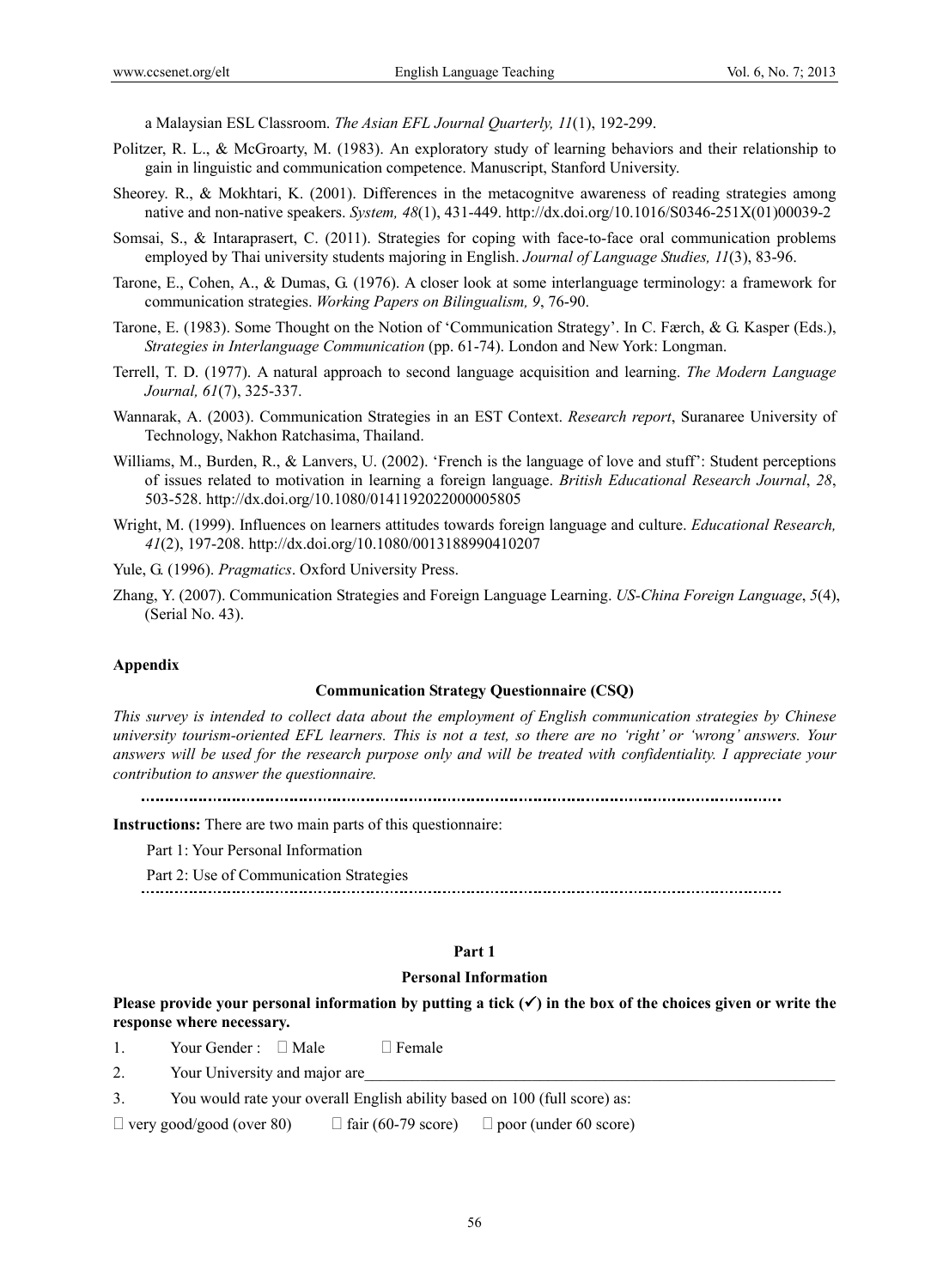## **Part 2**

## **Communication Strategy Questionnaire**

**Instructions**: The Communication Strategy Questionnaire is designed to gather information about use of communication strategies in English. In the statements below, you will find various communication strategies. Please read each statement carefully and consider how frequently you employ the given strategies while interacting in English. Then mark your response with a  $\checkmark$  in the corresponding space provided.

"**Never**" means that while you were interacting in English, you *never* used the strategy described in the statement.

"**Sometimes**" means that while you were interacting in English, you used the strategy described in the statement about *one fourth the time of the total strategy use*.

"**Often**" means that while you were interacting in English, you used the strategy described in the statement about *half the time of the total strategy use*.

"**Always/almost always**" means that while you were interacting in English, you used the strategy described in the statement about *more than three quarter the time of the total strategy use*.

#### **For example:**

1. When having a conversation in English, have you encountered any difficulties in getting the message across to the interlocutor?

 $\boxtimes$  Yes  $\Box$  No

If no, proceed to Part Two.

If yes, how often do you deal with the difficulties by doing the following?

| <b>Communication Strategy</b>                     | <b>Frequency of Your Own Communication Strategy Use</b> |              |                  |              |  |  |
|---------------------------------------------------|---------------------------------------------------------|--------------|------------------|--------------|--|--|
|                                                   | Always/<br><b>Almost Always</b>                         | <b>Often</b> | <b>Sometimes</b> | <b>Never</b> |  |  |
| 1. Using familiar words, phrases, or<br>sentences |                                                         |              |                  |              |  |  |

# **Part One: Strategies to Cope with Communication Difficulties (CCP)**

1. When having a conversation in English, have you encountered any difficulties in getting the message across to the interlocutor?

 $\boxtimes$  Yes  $\Box$  No

If no, proceed to Part Two.

If yes, how often do you deal with the difficulties by doing the following?

| <b>Communication Strategy</b>          | <b>Frequency of Your Own Communication Strategy Use</b> |       |                  |              |  |
|----------------------------------------|---------------------------------------------------------|-------|------------------|--------------|--|
|                                        | Always/                                                 | Often | <b>Sometimes</b> | <b>Never</b> |  |
|                                        | <b>Almost Always</b>                                    |       |                  |              |  |
| 1. Using synonym or antonym            |                                                         |       |                  |              |  |
| 2. Using familiar words, phrases or    |                                                         |       |                  |              |  |
| sentences                              |                                                         |       |                  |              |  |
| 3. Correcting one's own pronunciation, |                                                         |       |                  |              |  |
| grammar and lexical mistakes           |                                                         |       |                  |              |  |
| 4. Speaking Chinese instead when one   |                                                         |       |                  |              |  |
| doesn't know how to say in English     |                                                         |       |                  |              |  |
| 5. Using simple expressions            |                                                         |       |                  |              |  |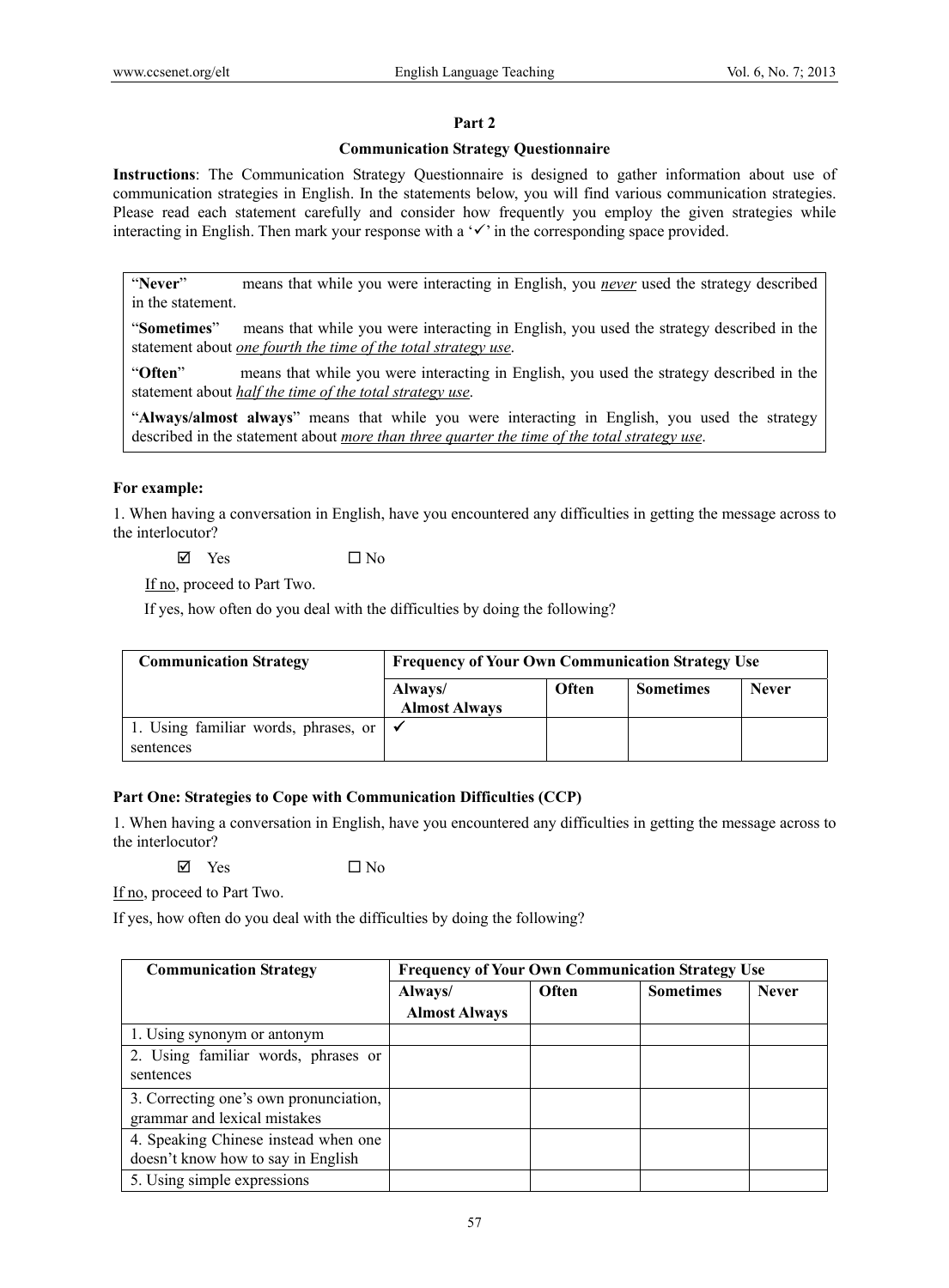| <b>Communication Strategy</b>                                                                                         | <b>Frequency of Your Own Communication Strategy Use</b> |       |                  |              |  |
|-----------------------------------------------------------------------------------------------------------------------|---------------------------------------------------------|-------|------------------|--------------|--|
|                                                                                                                       | Always/<br><b>Almost Always</b>                         | Often | <b>Sometimes</b> | <b>Never</b> |  |
| 6. Using nonverbal language such as<br>body language                                                                  |                                                         |       |                  |              |  |
| 7. Spelling or writing out the intended<br>words, phrases, or sentences                                               |                                                         |       |                  |              |  |
| 8. Referring to objects or materials                                                                                  |                                                         |       |                  |              |  |
| 9. Repeating what the interlocutor has<br>just said                                                                   |                                                         |       |                  |              |  |
| 10. Speaking more slowly to gain time<br>to think                                                                     |                                                         |       |                  |              |  |
| 11.<br>Correcting<br>the incorrect<br>and<br>inappropriate utterances by yourself                                     |                                                         |       |                  |              |  |
| Thinking in Chinese before<br>12 <sub>1</sub>                                                                         |                                                         |       |                  |              |  |
| speaking                                                                                                              |                                                         |       |                  |              |  |
| 13. Thinking first of a sentence one<br>already knows in English and then<br>trying to change it to fit the situation |                                                         |       |                  |              |  |
| 14. Asking the interlocutor to confirm<br>that one's made oneself understood                                          |                                                         |       |                  |              |  |
| Appealing<br>help<br>15.<br>from<br>the<br>interlocutor<br>either<br>verbally<br>or<br>non-verbally                   |                                                         |       |                  |              |  |
| Referring<br>mobile<br>phone<br>to<br>16.<br>dictionary or another type of document                                   |                                                         |       |                  |              |  |
| 17. Drawing a picture                                                                                                 |                                                         |       |                  |              |  |
| 18. Appealing for assistance from<br>other people around                                                              |                                                         |       |                  |              |  |
| 19. Making use of expressions found<br>in some sources of media (e.g. movies<br>or songs)                             |                                                         |       |                  |              |  |
| 20. Making up a new word in order to<br>communicate<br>desired<br>concept<br>a<br>(Word-coinage)                      |                                                         |       |                  |              |  |
| 21. Others (Please specify)                                                                                           |                                                         |       |                  |              |  |

# **Part Two: Strategies to Understand the Interlocutor's Message (UIM)**

2. Have you encountered any problems in understanding the interlocutor's message when having communication in English?

 $\Box$  Yes  $\Box$  No

If no, proceed to Part Three.

If 'Yes', how often do you employ the following strategies to solve the problems?

| <b>Communication Strategy</b>                          | <b>Frequency of Your Own Communication Strategy Use</b> |       |                  |              |  |  |
|--------------------------------------------------------|---------------------------------------------------------|-------|------------------|--------------|--|--|
|                                                        | Always/<br><b>Almost</b><br><b>Always</b>               | Often | <b>Sometimes</b> | <b>Never</b> |  |  |
| 1. Asking the interlocutor to slow down                |                                                         |       |                  |              |  |  |
| 2. Asking the interlocutor for a repetition            |                                                         |       |                  |              |  |  |
| 3. Asking the interlocutor to simplify the<br>language |                                                         |       |                  |              |  |  |